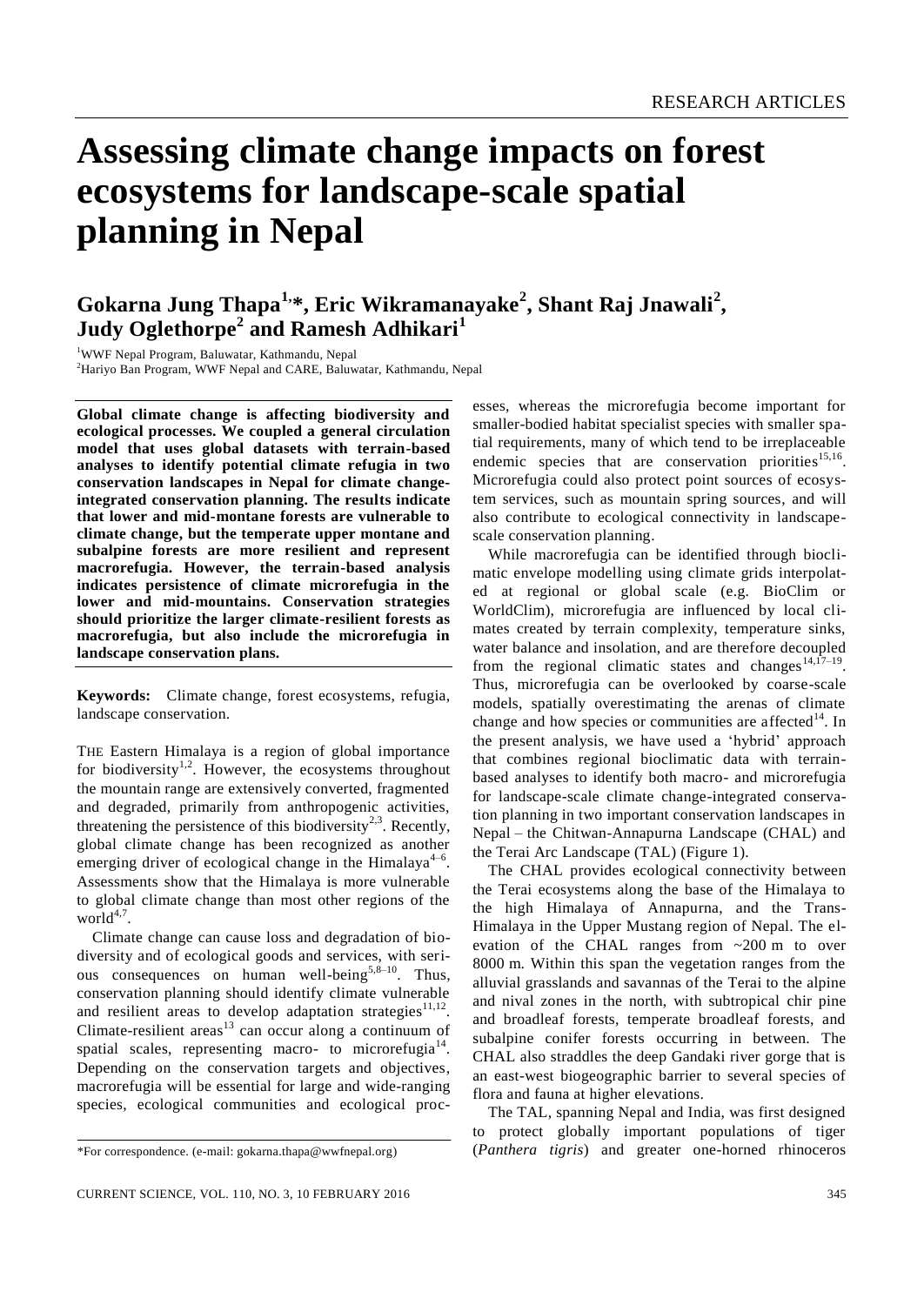# RESEARCH ARTICLES



**Figure 1.** Distribution of the eight forest vegetation types derived from the vegetation zone map of Nepal, prepared by the Department of Forests, Nepal. The map represents the vegetation types based on forest cover prior to anthropogenic forest conversion.

(*Rhinoceros unicornis*) <sup>20</sup>, but then evolved as a more holistic conservation landscape to conserve biodiversity and ecosystem services in the Terai–Duar Savanna and grasslands ecoregion<sup>21</sup>. In Nepal, the landscape includes the Terai, Churia mountain range, and the inner Dun valleys (Figure 1). There is widespread forest conversion along the fragile Churia range and in the Terai $^{21}$ . Thus, an important goal of the TAL is to conserve – and restore, where necessary – forests and grasslands to create an ecologically connected landscape.

Besides providing habitat for threatened and endemic species, the forests in these two landscapes also play a critical role in sustaining vital ecological services and natural capital that support people, their livelihoods, and national development goals $^{22}$ . Forested watersheds regulate river flows, control water run-off, reduce erosion and also sustain other services such as crop pollination by hosting bees and other pollinators<sup>6</sup>. Extensive loss and degradation of the forests from hill slopes can result in the loss of these ecosystem services. Therefore, securing the remaining areas of climate change resilient forests from further loss and degradation is important to conserve biodiversity and sustain ecosystem processes, services and natural capital in Nepal. This analysis helps to identify the climate-resilient forests to aid in landscapescale climate change-integrated conservation planning.

#### **Caveats**

We offer four cautionary caveats for this analysis. First, the analysis is meant to identify climate-resilient forest areas, and not make predictions of range expansions of vegetation types. Different species in a vegetation community could respond differently to climate change parameters depending on their ecophysiological thresholds. Therefore, the forest communities in areas of range expansion could be different from the original forest community.

Second, the forested areas depicted in the projection maps present only the distribution of climate changeresilient forests as indicated by the climate model. They do not indicate anthropogenic forest conversion, which we cannot and do not attempt to project.

Third, we use the term 'resilience' in its broader sense, i.e. the ability of ecosystems to resist change or recover to its original structure due to a perturbation<sup>23</sup>.

Finally, the alluvial grasslands and savannas in the Terai were not included as a major vegetation type because, unlike forests, these ecosystems are primarily maintained by annual floods and fires, rather than longterm drivers related to climate change. However, changes in annual flood and fire regimes because of climatic change could potentially have some impact.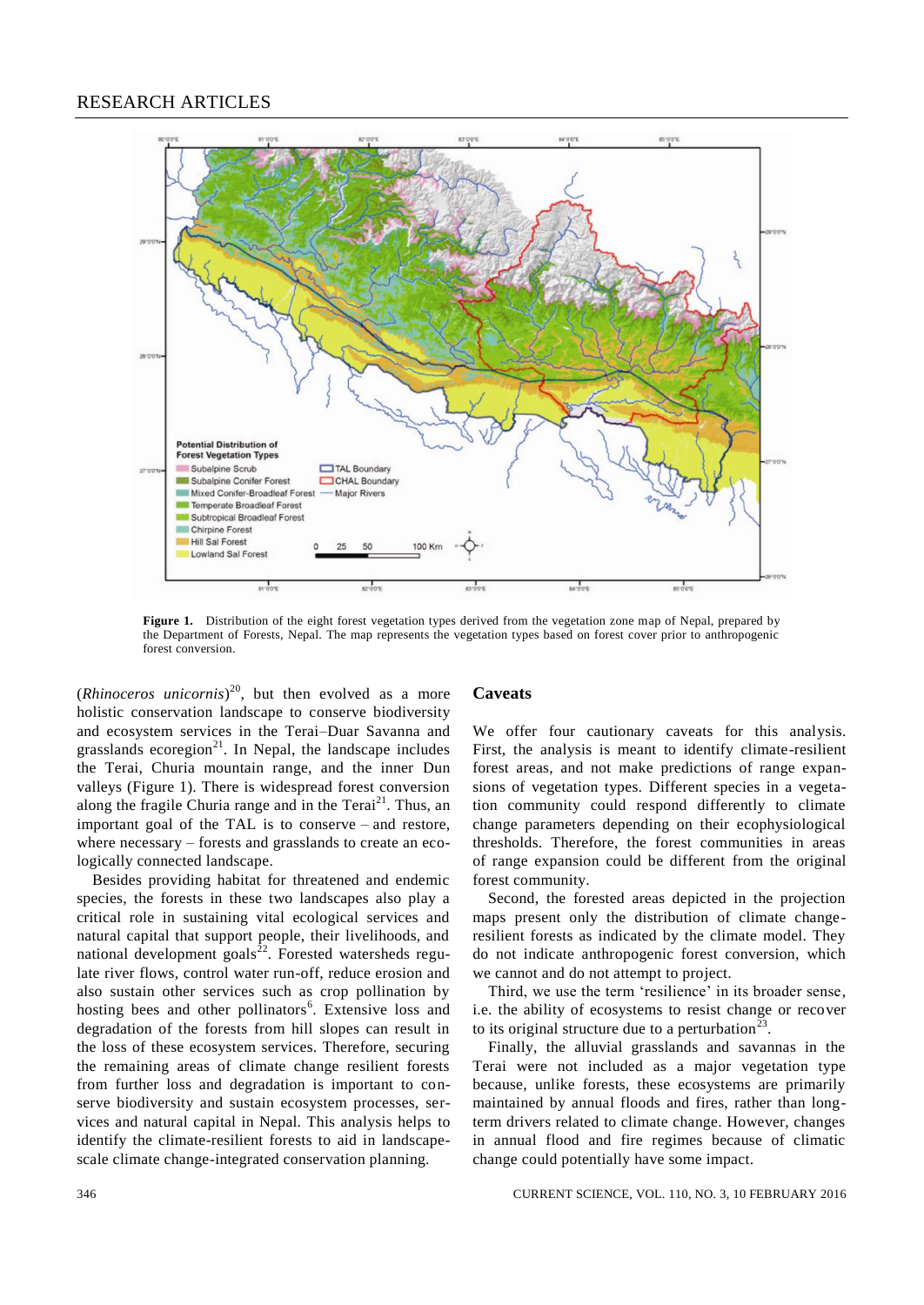# **Methods**

#### *Macrorefugia*

We used the IPCC A2A GHG scenario<sup>24</sup> to project the future distributions of eight major forest vegetation zones in order to identify areas resilient to change, representing climate change macrorefugia. We chose the highest IPCC GHG emission scenario, A2A, because recent assessments indicate that the resulting trajectories exceed the highest predictions by the IPCC<sup>25,26</sup>, especially affecting the Himalaya<sup>4</sup>.

To produce maps of the eight vegetation types under current and future climate conditions, we selected random occurrence points to train the model using a nationalscale map of the distribution of vegetation zones extrapolated to a state of pre-anthropogenic conversion, and thus eliminate bias<sup>27</sup> because of anthropogenic forest conversion. This map<sup>28</sup> was made by the Nepal Department of Forests (DoF) with input from scientists and experts in Nepal, and is the best available option to train our model. The DoF map presents 13 vegetation types. We reclassified them into eight major forest vegetation types that also represent major wildlife habitat types: (1) lowland Sal forest, (2) hill Sal forest, (3) chir pine forest, (4) subtropical broadleaf forest, (5) temperate broadleaf forest, (6) mixed conifer–broadleaf forest, (7) subalpine conifer forest and (8) subalpine scrub (Figure 1).

We generated more than 1000 random occurrence points for each vegetation type and used them in Maxent<sup>29</sup> along with 19 WorldClim bioclimatic variables<sup>30</sup> (Table 1) to project the current and future distributions of the eight vegetation types. The area under the Maxent model ROC curves (AUC) for all vegetation types was above 0.89 [\(see Supplementary Material Figure](http://www.currentscience.ac.in/Volumes/110/03/0345-suppl.pdf) [1 online\)](http://www.currentscience.ac.in/Volumes/110/03/0345-suppl.pdf), indicating the suitability of the model.

**Table 1.** The 19 bioclimatic variables from WorldClim used in the analysis (http://www.worldclim.org/bioclim)

- BIO1 = Annual mean temperature
- $BIO2 = Mean$  diurnal range (mean of monthly (maximum temperature minimum temp)
- BIO3 = Isothermality (BIO2/BIO7) (\* 100)
- BIO4 = Temperature Seasonality (standard deviation \*100)
- BIO5 = Maximum temperature of warmest month
- BIO6 = Minimum temperature of coldest month
- BIO7 = Temperature annual range (BIO5 BIO6)
- BIO8 = Mean temperature of wettest quarter
- BIO9 = Mean temperature of driest quarter BIO10 = Mean temperature of warmest quarter
- BIO11 = Mean temperature of coldest quarter
- BIO12 = Annual precipitation
- BIO13 = Precipitation of wettest month
- BIO14 = Precipitation of driest month
- BIO15 = Precipitation seasonality (coefficient of variation)
- BIO16 = Precipitation of wettest quarter
- BIO17 = Precipitation of driest quarter
- BIO18 = Precipitation of warmest quarter
- BIO19 = Precipitation of coldest quarter

The future distributions represent equilibrium climates for the years 2050 and 2080 under the A2A GHG emission scenario as projected by a downscaled HADCM3 General Circulation Model, selected because it is a moderate model that replicates the historical climate in Nepal fairly well<sup>31</sup>. Since the 2050 projection of resilient forests is based on a 'wall-to-wall' vegetation map, we used the 2010 forest cover map of Nepal $^{32}$  as an overlay to mask out forests that have been already converted to other land uses, and select only the remaining forest cover from the 2050 resilient forest vegetation map (Figure 2). The 2050 resilient vegetation map was then, in turn, used as a template to clip and select the resilient patches in the 2080 vegetation map (Figure 3). Thus, the 2050 and 2080 resilient forest vegetation is based on the current forest cover. It does not include future projections of direct anthropogenic forest conversions. Figure 4 shows the steps involved in the process.

#### *Microrefugia*

We identified climate microrefugia by selecting major terrain features that are decoupled from the influences of regional climate change, namely areas of cold air drainage, such as valley bottoms, local depressions and sinks that promote cold-air pooling and maintain temperature inversions, and slope and aspect that have a greater influence on water balance than temperature $17$ .

We used a ruggedness index applied to the SRTM 90m Digital Elevation Model (DEM) in ArcGIS 10 to determine terrain complexity and identify steep, deep areas that are potential climate microrefugia. The ruggedness index is an expression of the difference in elevation between the centroid of each DEM grid cell and the eight surrounding cells. The squares of the values were calculated to obtain positive values and the eight values averaged. The topographic ruggedness index was then derived by taking the square root of this average value, which corresponds to the average elevation change between any point on a grid and its surrounding area and reflects the combination of steepness, elevation and rate of change in elevation.

We also applied the solar radiation extension in ArcGIS 10 to the DEM to identify slopes that receive low levels of insolation and are potential climate-refuge land facets. We used the SRTM DEM as an input raster with a floating point type for the output raster with Watt hours per square metre as units. Default values for the northern hemisphere were used for latitude, sky size, azimuth, and zenith. Next we identified old-growth forests by selecting the forest types classified as closed broadleaf forests, closed needle-leaf forests, and closed mixed forests from the 2010 land use-land cover map of Nepal<sup>32</sup>, and clipped it by the two outputs for the analyses to identify terrainbased microrefugia with old-growth forests.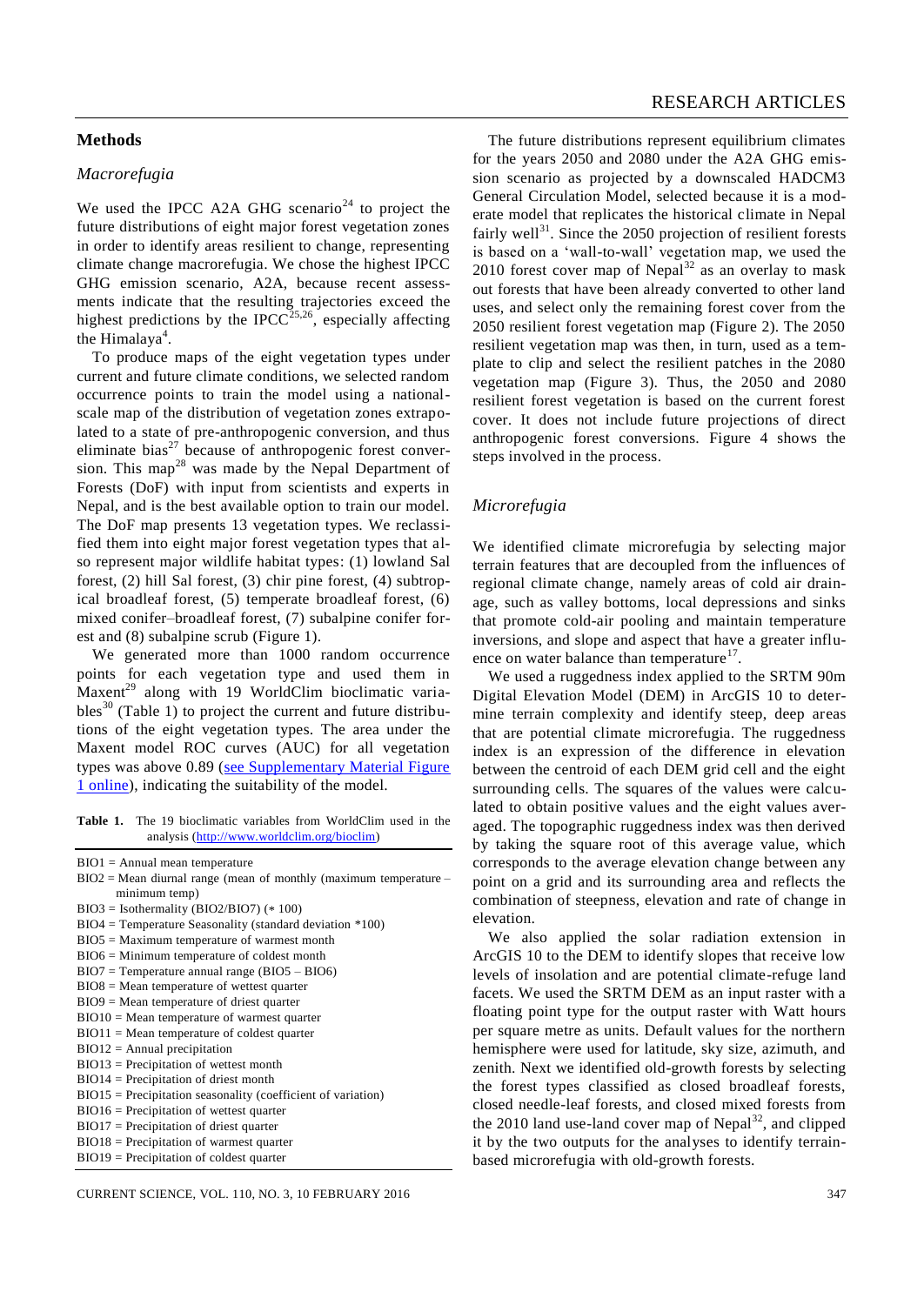

**Figure 2.** Distribution of climate change-resilient forest vegetation based on the 2050 projection. (Top) Climate change macrorefugia. (Bottom) Both macro- and microrefugia. The analyses for determining the macro- and microrefugia are detailed in the text. Current forest cover is indicated in the background. The areas without climate refugia do not indicate forest loss, but that the current forest vegetation composition and community could change due to climate change impacts. The maps do not show non-forest vegetation such as alpine and lowland grasslands.

# **Results**

The analysis of climate macrorefugia indicates that most of the lower and mid-montane forests – lowland Sal, hill Sal, subtropical broadleaf forests, and chir pine forests – are not resilient to climate change under the A2A GHG scenario. By 2050 and 2080, these forest vegetation types will become fragmented into smaller patches in a matrix of changed vegetation communities (Table 2). But the temperate broadleaf forests in the upper montane areas are resilient to climate change, with larger patches surviving as climate macrorefugia (Table 2). Most of the subalpine scrub will, however, become converted as the forests intrude northwards.

The microrefugia outputs show that considerable areas of lowland and hill Sal forests, chir pine forests, and subtropical broadleaf forests are in climatically stable microrefugia, albeit as smaller patches (Figures 2 and 3). In the TAL, considerable forests in climate microrefugia lie along the northern boundary, along the north-facing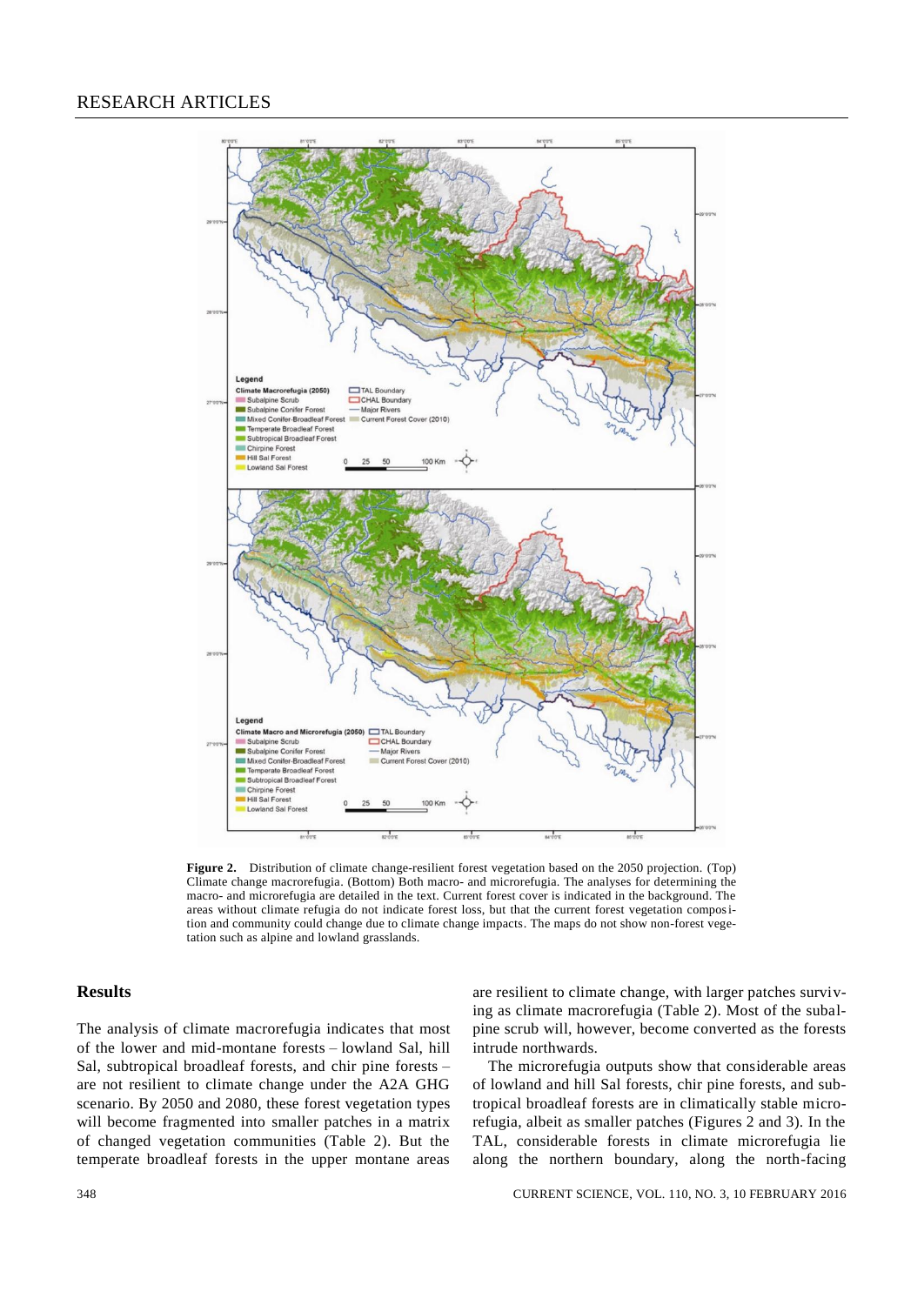

**Figure 3.** Distribution of climate change-resilient forest vegetation based on the 2080 projection. (Top) Climate change macrorefugia. (Bottom) Both macro- and microrefugia. The analyses for determining the macro- and microrefugia are detailed in the text. Current forest cover is indicated in the background. The areas without climate refugia do not indicate forest loss, but that the current forest vegetation composition and community could change due to climate change impacts. The maps do not show non-forest vegetation such as alpine and lowland grasslands.



**Figure 4.** Flow chart showing the steps of the spatial analysis.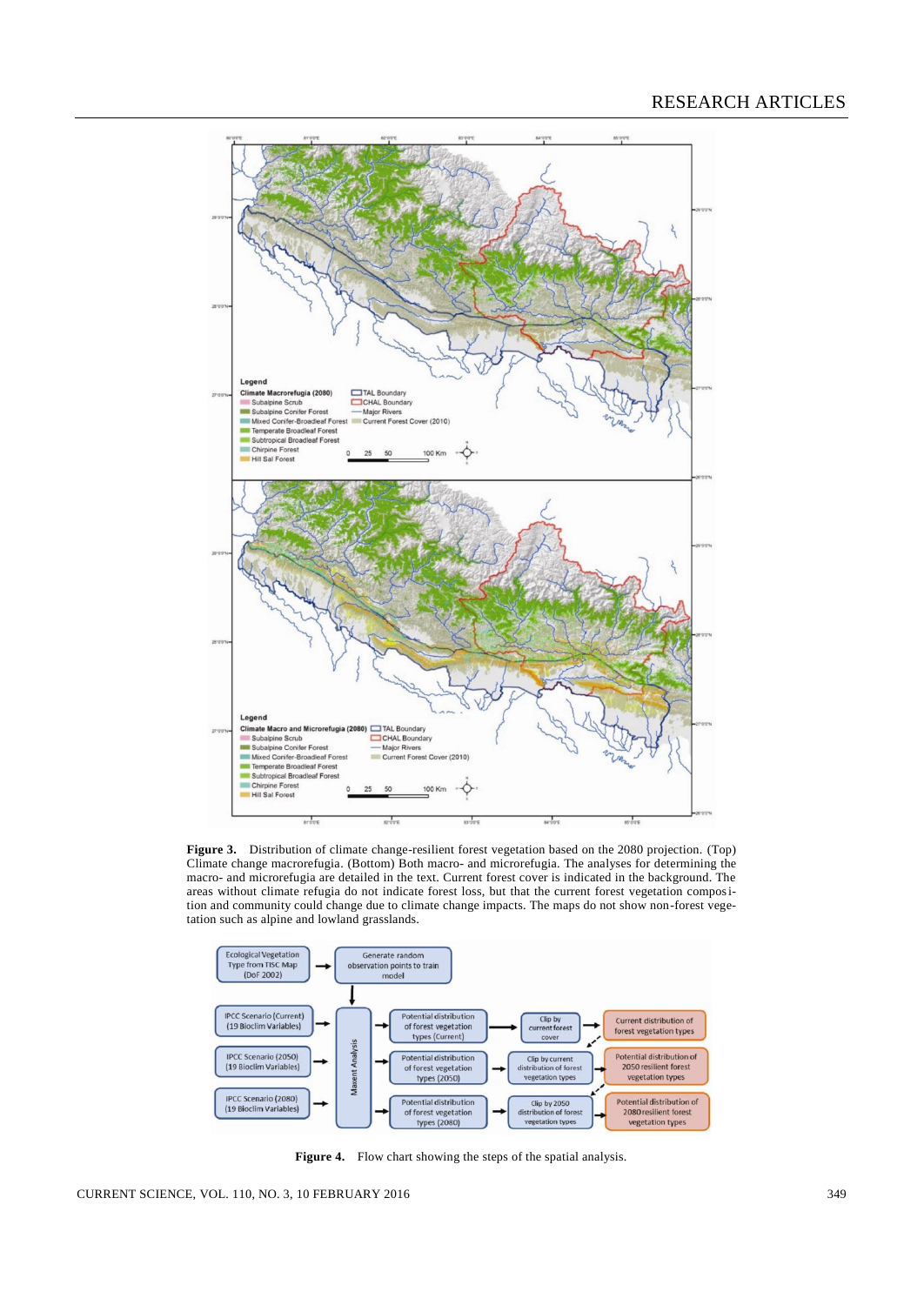slopes of the Churia and valley to the north, whereas in the CHAL, the hill Sal forests and the subtropical broadleaf forests in microrefugia are along the steep-sided deep gorge of the lower and mid reaches of the rivers in the Gandaki basin (Figures 2 and 3).

### **Discussion**

The CHAL and the TAL support some of the most threatened and endangered biodiversity in Nepal<sup>1</sup>. Many of these species are habitat specialists or require large expanses of connected habitat. For instance, Nepal has 99 endangered bird species<sup>33</sup>, and 79 are forest-dependent, with preferences for particular forest types (e.g. subtropical or temperate broadleaf forests, conifer forests, etc.). The herpetofauna of Nepal is poorly studied, but the few studies indicate that some species of lizards and frogs are restricted to specific forest zones, e.g. the lizard *Japalura tricarinata* and the frogs *Scutiger sikimmensis* and *Rana sikkimensis* are restricted to temperate broadleaf forest zone<sup>34</sup>. Several rare and uncommon butterflies are also known to be restricted to specific forest zones, with the highest number of rare butterflies (11 species) recorded in the mixed conifer–broadleaf forest zone<sup>35,36</sup>. There is little overlap in the distribution of these rare butterflies among forest vegetation types, indicating host plant specificity. Field studies have also shown that the temperate forests between 3800 and 4200 m have the highest floral endemism $37$ .

Large species such as the tiger, greater one-horned rhinoceros, clouded leopard (*Neofelis nebulosa*), common leopard (*Panthera pardus*), golden cat (*Pardofelis temminckii*) and wild dog (*Cuon alpinus*) require large expanses of connected habitat. Habitat fragmentation and loss of prey populations – that are tied to vegetation and food plants – can compromise their ecology and longterm survival.

The climate projections from this study indicate that large blocks (>500 sq. km) of temperate broadleaf and subalpine conifer forests may persist in the upper hills of the CHAL, even in 2050 and 2080, and retain the current vegetation composition (Figures 2 and 3 and Table 2). These forest types represent Global 200 ecoregions with biodiversity of global importance<sup>38</sup>. Therefore, conservation of these resilient forests should be a priority. Loss of forest habitats or even changes to the forest composition due to climate change can compromise the survival of the species that depend on specific habitat structure, microclimates and food plants<sup>3</sup>. Threatened and endangered Himalayan species such as red panda (*Ailurus fulgens*), and musk deer (*Moschus leucogaster*) require old growth, upper-montane broadleaf and conifer forests. The red panda also requires *Arundineria* bamboo in the understory<sup>39</sup>; a more specialized habitat type than the musk deer. Even if the mature forests of the CHAL that harbour red

panda shift northwards as predicted by climate models<sup>40</sup>, the new forests with younger, smaller trees may not represent suitable habitat for red panda, or for other oldgrowth forest specialist fauna, because the forest composition and structure may not provide suitable microhabitat and food plants. Thus, the existing old-growth-resilient forests should be protected, especially against more proximate drivers of anthropogenic conversion and degradation that can threaten the ecological integrity of these forests and compromise their climate resilience $41$ .

Most of the subtropical broadleaf and lowland Sal forests in the TAL have already been converted into human uses. Although restoration through community forestry has increased forest cover in parts of the Terai, they do not reflect the vegetation composition of the original forests<sup>42</sup>. Thus, the large remaining resilient oldgrowth forest patches should be conserved, where possible.

The smaller patches of resilient forests along the northfacing slopes of the Churia and the inner valleys could also become important 'stepping stone' climate corridors for species that would have to seek refuge at higher elevations if environmental conditions become unfavourable in the future. Forest connectivity should also extend to the mid and upper mountains to facilitate migrations; several bird species use the deep valleys in the Gandaki basin as migratory corridors to and from the Trans-Himalayan region, and other mammals, birds and insects (e.g. butterflies) also undertake altitudinal migrations. Species such as leopards, wild dogs and hornbills require large areas of connected mature forest habitat. Largescale loss of forests, especially along the valleys and surrounding hill slopes, will disrupt the movements and compromise the natural history of these species, affecting reproductive success and eventually their survival, but the smaller patches can contribute to connectivity and support endemic species with small habitat requirements.

Conservation of the climate-resilient forests in mountain systems is also important for critical services that the intact natural ecosystems provide. Ad hoc conversion or clearing of forests can make the steep montane watersheds susceptible to drying, with subsequent erosion, landslides and flashfloods<sup>6</sup>. Most climate projections suggest that extreme weather events will become more severe, with the likelihood of more frequent natural disasters of greater magnitudes<sup>43</sup>. Thus, maintaining forested watersheds in the upper catchments will help reduce vulnerabilities of natural and human communities. Therefore, the continuous or contiguous climate-resilient forest patches should be identified and secured from anthropogenic conversion and degradation to conserve important and irreplaceable biodiversity, and ecosystem processes and services of the Himalaya.

Because of the complex, interacting variables that determine climate change trajectories, accurate predictions of ecological impacts and resulting changes are difficult, especially when relying on global datasets applied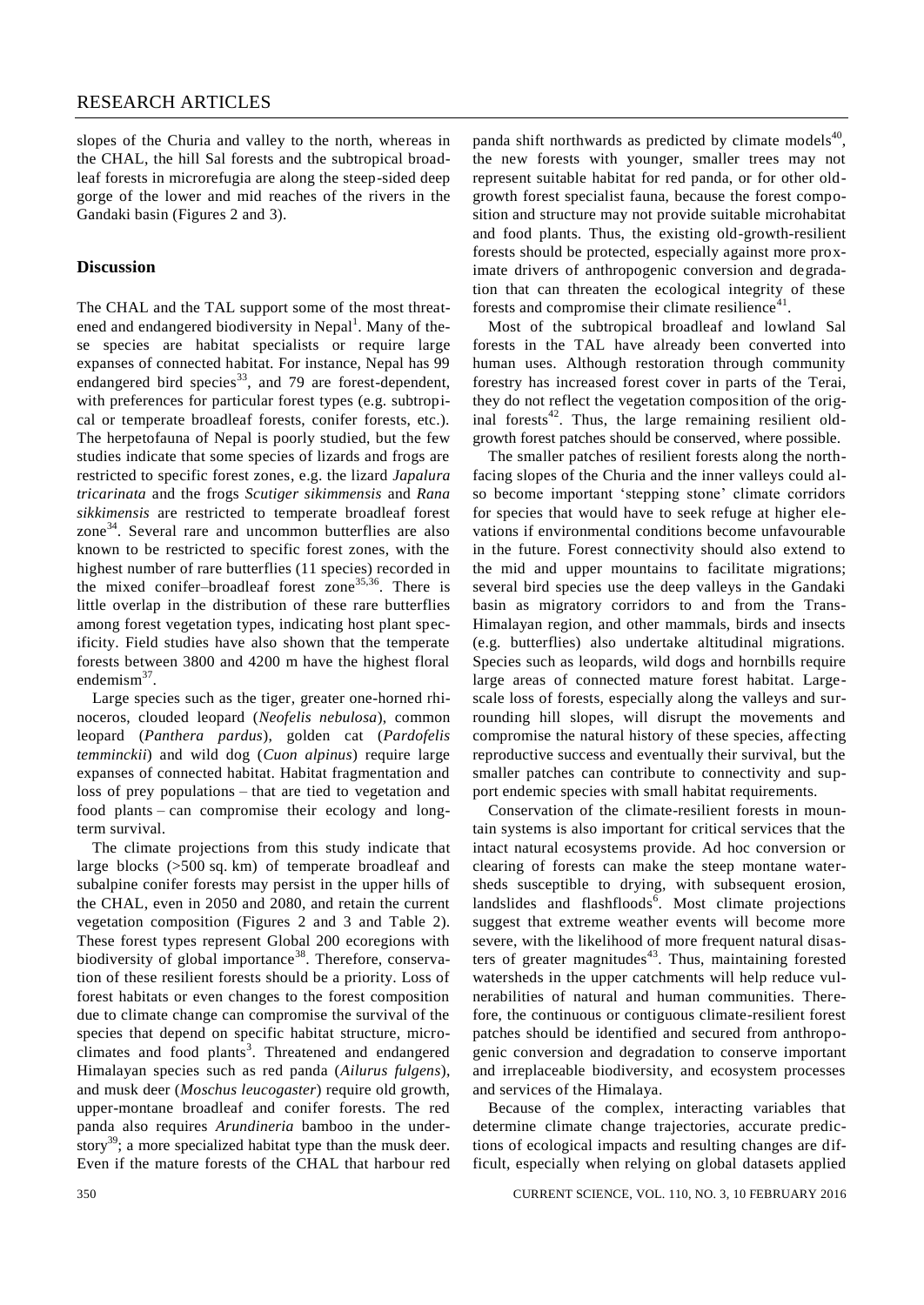# RESEARCH ARTICLES

| Forest vegetation type         | Current forest patch size<br>distribution (sq. km) |                |                   |         | Forest patch size distribution for<br>2050 projection (sq. km) |                |                   |          | Forest patch size distribution for<br>2080 projection (sq. km) |                |                   |          |
|--------------------------------|----------------------------------------------------|----------------|-------------------|---------|----------------------------------------------------------------|----------------|-------------------|----------|----------------------------------------------------------------|----------------|-------------------|----------|
|                                | < 100                                              | $100 -$<br>500 | $501 -$<br>10.000 | >10,000 | < 100                                                          | $100 -$<br>500 | $501 -$<br>10,000 | >10,000  | ${<}100$                                                       | $100 -$<br>500 | $501 -$<br>10,000 | >10,000  |
| Subalpine scrub                | 354                                                | 3              | $\overline{c}$    |         | 330                                                            | 3              | $\Omega$          | $\Omega$ | 237                                                            |                | $\Omega$          | $\Omega$ |
| Subalpine conifer forest       | 548                                                | 14             |                   |         | 559                                                            | 13             |                   |          | 456                                                            | $\Omega$       |                   |          |
| Mixed conifer-broadleaf forest | 148                                                | $\Omega$       |                   |         | 82                                                             | $\Omega$       | $\Omega$          |          | 55                                                             | $\Omega$       |                   |          |
| Temperate broadleaf forest     | 435                                                |                |                   |         | 383                                                            | 4              | 3                 |          | 377                                                            | 7              | 6                 |          |
| Chirpine forest                | 448                                                | $\Omega$       |                   |         | 94                                                             | $\Omega$       | $\Omega$          |          | 73                                                             | $\Omega$       |                   |          |
| Subtropical broadleaf forest   | 902                                                |                |                   |         | 862                                                            | 4              |                   | $\Omega$ | 992                                                            | 8              |                   |          |
| Hill sal forest                | 638                                                |                | 4                 |         | 909                                                            | 19             | ↑                 | $\Omega$ | 1060                                                           | $\Omega$       |                   |          |
| Lowland sal forest             | 287                                                |                |                   |         | 787                                                            |                | $\Omega$          | 0        | 919                                                            | $\Omega$       | $\Omega$          |          |

**Table 2.** Distribution of forest vegetation patches in the Chitwan Annapurna Landscape and Terai Arc Landscape in Nepal

to complex topographies<sup>17,44</sup>. Our 'hybrid' approach that combines bioclimatic envelopes with terrain-based analyses of microrefugia provides a simple methodology to better assess and predict the impact of climate change on natural ecosystems. Integrating these climate refugia into corridors, buffer zones and sustainable use areas for spatial planning will be a 'win-win' strategy for conservation of biodiversity of the region, even if the projected climate impacts do not occur along the expected trajectory.

- 1. Wikramanayake, E. D., Carpenter, C., Strand, H. and McKnight, M., Ecoregion-based conservation in the Eastern Himalaya. Identifying important areas for biodiversity conservation. World Wildlife Fund (WWF) and the International Centre for Integrated Mountain Development, ICIMOD, Kathmandu, Nepal, 2001.
- 2. Wikramanayake, E. D. *et al.*, *Terrestrial Ecoregions of the Indo-Pacific: A Conservation Assessment*, Island Press, Washington, DC, 2001.
- 3. Chettri, N. *et al.*, Biodiversity in the Eastern Himalayas: status, trends and vulnerability to climate change. In Climate change impact and vulnerability in the Eastern Himalayas – Technical report 2, ICIMOD, Kathmandu, 2010.
- 4. Shrestha, U. B., Gautam, S. and Bawa, K. S., Widespread climate change in the Himalayas and associated changes in local ecosystems. *PLoS ONE*, 2012, **7**, e36741; doi: 10.1371/journal.pone. 0036741.
- 5. Eriksson, M., Jianchu, X., Shrestha, A. B., Vaidya, R. A., Nepal, S. and Sandström, K., The changing Himalayas – impact of climate change on water resources and livelihoods in the Greater Himalayas. ICIMOD, Kathmandu, 2009, p. 23.
- 6. Xu, J., Grumbine, R. E., Shrestha, A., Eriksson, M., Yang, X., Wang, Y. and Wilkes, A., The melting Himalayas: cascading effects of climate change on water, biodiversity, and livelihoods. *Conserv. Biol.*, 2009, **23**, 520–530.
- 7. Singh, S. P., Singh, V. and Skutsch, M., Rapid warming in the Himalayas: ecosystem responses and development options. *Climate Develop.*, 2010, **2**, 221–232.
- 8. Sharma, E., Bhuchar, S., Xing, M. and Kothyari, P., Land use change and its impact on hydro-ecological linkages in Himalayan watersheds. *Trop. Ecol.*, 2007, **48**, 151–161.
- 9. Costanza, R. *et al.*, The value of the world's ecosystem services and natural capital. *Nature*, 1997, **387**, 253–260.
- 10. Gurung, G. B. and Bhandari, D., Integrated approach to climate change adaptation. *J. For. Livelihood*, 2009, **8**, 91–99.

CURRENT SCIENCE, VOL. 110, NO. 3, 10 FEBRUARY 2016 351

- 11. Lawler, J., Climate change adaptation strategies for resource management and conservation planning. *Annu. NY Acad. Sci.*, 2009, **1162**, 79–98.
- 12. Hannah, L. G. *et al.*, Conservation of biodiversity in a changing climate. *Conserv. Biol.*, 2002, **16**, 264–268.
- 13. Holling, C. S., Resilience and stability of ecological systems. *Annu. Rev. Ecol. Syst.*, 1973, **4**, 1–23.
- 14. Ashcroft, M. A., Identifying refugia from climate change. *J. Biogeogr.*, 2010, **37**, 1407–1413.
- 15. Hannah, L., Flint, L., Syphard, A. D., Moritz, M. A., Buckley, L. B. and McCullough, I. M., Fine-grain modeling of species' response to climate change: holdouts, stepping-stones, and microrefugia. *Trends Ecol. Evol.*, 2014, **29**, 390–397.
- 16. Schmitz, O. J. *et al.*, Conserving biodiversity: practical guidance about climate change adaptation approaches in support of land-use planning. *Nat. Areas J.*, 2015, **35**, 190–203.
- 17. Dobrowski, S. Z., A climatic basis for microrefugia: the influence of terrain on climate. *Global Change Biol.*, 2011, **17**, 1022–1035.
- 18. Ashcroft, M. B., Chisholm, L. A. and French, K. O., Climate change at the landscape scale: predicting fine-grained spatial heterogeneity in warming and potential refugia for vegetation. *Global Change Biol.*, 2009, **15**, 656–667.
- 19. Keppel, G. *et al.*, Refugia: identifying and understanding safe havens for biodiversity under climate change. *Global Ecol. Biogeogr.*, 2012, **21**, 393–404.
- 20. Wikramanayake, E., Manandhar, A., Bajimaya, S., Nepal, S., Thapa, G. and Thapa, K., The Terai Arc Landscape: a tiger conservation success story in a human-dominated landscape. In *The Science, Politics, and Conservation of Panthera tigris. Tigers of the World* (eds Tilson, R. and Nyhus, P.), Elsevier/Academic Press, New York, 2010, 2nd edn, pp. 161–172.
- 21. MFSC, Terai Arc Landscape Nepal. Strategic Plan 2004–2014. Broad strategy document. Ministry of Forests and Soil Conservation, Government of Nepal, Kathmandu, 2004.
- 22. Negi, G. C. S., Samal, P. K., Kuniyal, J. C., Kothyari, B. P., Sharma, R. K. and Dhyani, P. P., Impact of climate change on the western Himalayan mountain ecosystems: an overview. *Trop. Ecol.*, 2012, **53**, 345–356.
- 23. Côté, I. M. and Darling, E. S., Rethinking ecosystem resilience in the face of climate change. *PLoS Biol.*, 2010, **8**, e1000438; doi: 10.1371/journal.pbio.1000438.
- 24. IPCC, Climate Change 2007: the physical science basis. In *Contribution of Working Group I to the Fourth Assessment Report of the Intergovernmental Panel on Climate Change* (eds Solomon, S. *et al.*), Cambridge University Press, Cambridge, UK, 2007, pp. 235–336.
- 25. Hansen, J., Sato, M. and Ruedy, R., Perception of climate change. *Proc. Natl. Acad. Sci., USA*, 2012, **109**, 2415–2423.